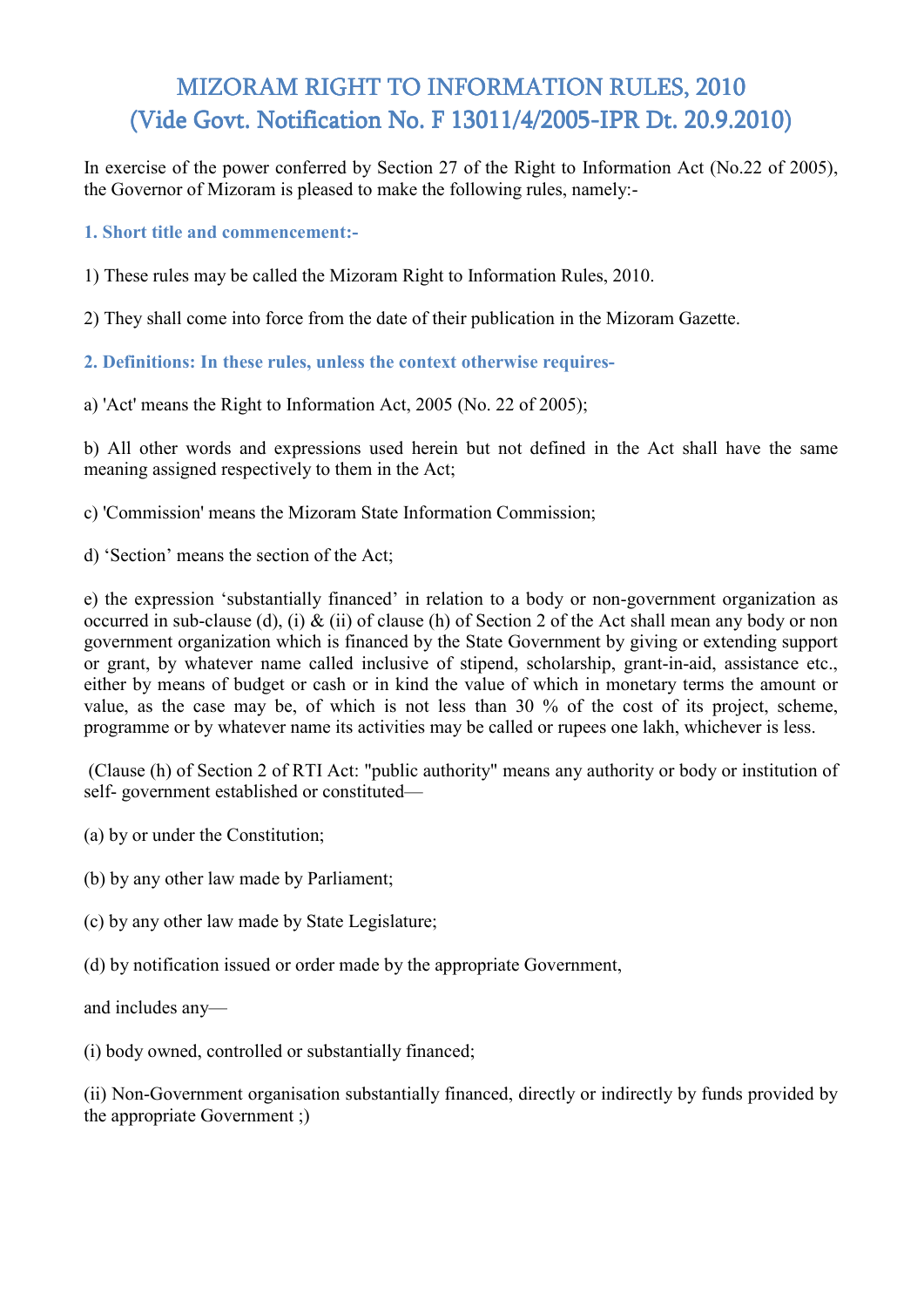#### **3. Request for obtaining information.-**

1) A request for obtaining information under sub-section (1) section 6 to the State Public Information Officer shall be accompanied by an application fee of Rupees Ten by way of cash against proper receipt or by treasury challan or demand draft of bankers cheque or Indian Postal Order (IPO) payable to the State Public Information Officer of the office of the public authority.

2) On receipt of an application, the State Public Information Officer or State Assistant Public Information Officer shall give a receipt in token thereof to the applicant.

### **4. Fee for providing information:**

For providing information under sub-section (1) or sub-section (5) of Section 7, the fee chargeable by way of cash against proper receipt or by treasury challan or demand draft of bankers' cheque or Indian Postal Order (IPO) payable to the State Public Information Officer of the office of the public authority shall be at the following rates:

a) Rupee one for each page (in A-4 or A-3 size paper) created or copied;

b) Actual charge or cost price of a copy in larger size paper;

c) Actual cost or price for samples or models; and

d) for inspection of records, no fee for the first hour and a fee of Rupees five for each subsequent hour (or fraction thereof).

e) for information provided in soft copy Rupees Thirty per CD.

f) for information provided in printed form at the price fixed for such publication or Rupee One per page of photocopy for extracts from the publication.

**5. Deposit of fees:** Any fee collected under these Rules shall be deposited under Head of Account:

0070 - Other Administrative Services

60 - Other Services

118 - Receipts under RTI Act, 2005

**6. Fee not chargeable:** No fee shall be charged on the following cases:

a) Persons who are of Below Poverty Line as may be determined by the State Government of Mizoram for provisions of information related to welfare of BPL.

b) Where the State Public Information Officer fails to comply with the time limit specified under sub-section (1) of Section 7 of the Act or where the application is deemed to have been refused on the information being given, the same shall be given free of cost.

c) Where information is such which should have been published or disseminated widely as required by Section 4 of the Act but has not been published nor disseminated, no fee for such information shall be charged.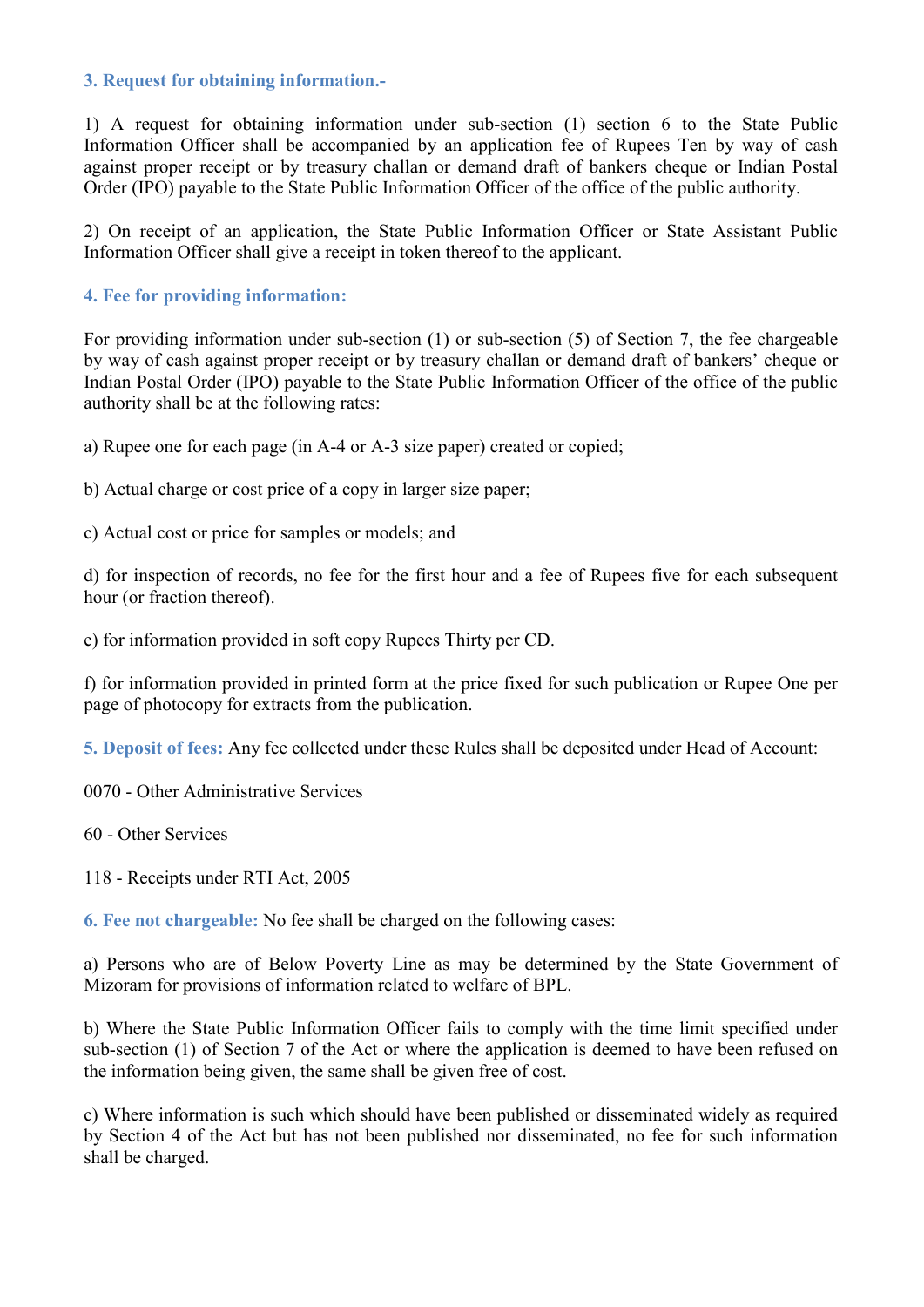(Section 4 of RTI Act:

(1) Every public authority shall—

b) publish within one hundred and twenty days from the enactment of this Act,—

(i) the particulars of its organisation, functions and duties;

(ii) the powers and duties of its officers and employees;

(iii) the procedure followed in the decision making process, including channels of supervision and accountability;

(iv) the norms set by it for the discharge of its functions;

(v) the rules, regulations, instructions, manuals and records, held by it or under its control or used by its employees for discharging its functions;

(vi) a statement of the categories of documents that are held by it or under its control;

(vii) the particulars of any arrangement that exists for consultation with, or representation by, the members of the public in relation to the formulation of its policy or implementation thereof;

(viii) a statement of the boards, councils, committees and other bodies consisting of two or more persons constituted as its part or for the purpose of its advice, and as to whether meetings of those boards, councils, committees and other bodies are open to the public, or the minutes of such meetings are accessible for public;

(ix) a directory of its officers and employees;

(x) the monthly remuneration received by each of its officers and employees, including the system of compensation as provided in its regulations;

(xi) the budget allocated to each of its agency, indicating the particulars of all plans, proposed expenditures and reports on disbursements made;

(xii) the manner of execution of subsidy programmes, including the amounts allocated and the details of beneficiaries of such programmes;

(xiii) particulars of recipients of concessions, permits or authorisations granted by it;

(xiv) details in respect of the information, available to or held by it, reduced in an electronic form;

(xv) the particulars of facilities available to citizens for obtaining information, including the working hours of a library or reading room, if maintained for public use:

(xvi) the names, designations and other particulars of the Public Information Officers;

(xvii) such other information as may be prescribed; and thereafter update these publications every year;

c) publish all relevant facts while formulating important policies or announcing the decisions which affect public;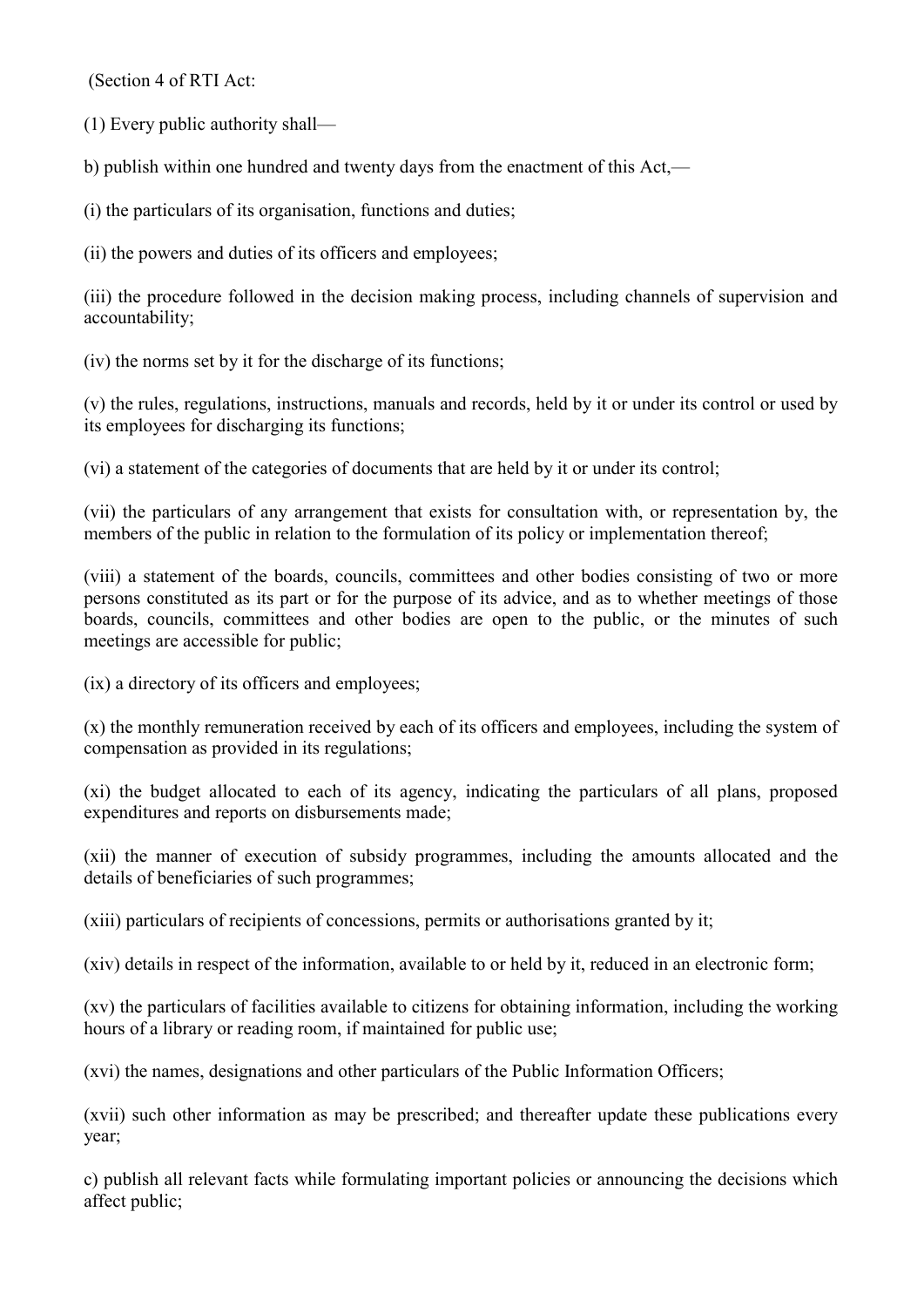d) provide reasons for its administrative or quasi-judicial decisions to affected persons.

(2) It shall be a constant endeavour of every public authority to take steps in accordance with the requirements of clause (b) of sub-section (1) to provide as much information suo motu to the public at regular intervals through various means of communications, including internet, so that the public have minimum resort to the use of this Act to obtain information.

(3) For the purposes of sub-section (1), every information shall be disseminated widely and in such form and manner which is easily accessible to the public.

(4) All materials shall be disseminated taking into consideration the cost effectiveness, local language and the most effective method of communication in that local area and the information should be easily accessible, to the extent possible in electronic format with the Central Public Information Officer or State Public Information Officer, as the case may be, available free or at such cost of the medium or the print cost price as may be prescribed.

Explanation.—For the purposes of sub-sections (3) and (4), "disseminated" means making known or communicated the information to the public through notice boards, newspapers, public announcements, media broadcasts, the internet or any other means, including inspection of offices of any public authority.)

## **7. Procedure of appeal:**

**1) Contents of appeal:** An appeal to the Departmental Appellate Authority / Commission, as the case may be, shall contain the following information, namely:

a) name and address of the applicant;

b) name and address of the Departmental Appellate Authority / State Public Information Officer, as the case may be, against the decision of whom the appeal is preferred;

c) particulars of the order including number and date, if any, against which the appeal is preferred;

d) brief facts leading to the appeal;

e) if the appeal is preferred against deemed refusal, the particulars of the application, including number and date and name and address of the Departmental Appellate Authority / State Public Information Officer, as the case may be, to whom the application was made;

f) prayer or relief sought.

**2) Documents to accompany appeal:** Every appeal made to the Departmental Appellate Authority / Commission shall be accompanied by the following documents, namely:

a) Self-attested true copy of the orders or documents against which the appeal is being preferred;

b) copies of documents relied upon by the appellant and referred to in the appeal.

**3) Procedure in deciding appeal:** For deciding the appeal the Departmental Appellate Authority / Commission may:

a) hear oral or written evidence on oath or an affidavit from concerned or interested person;